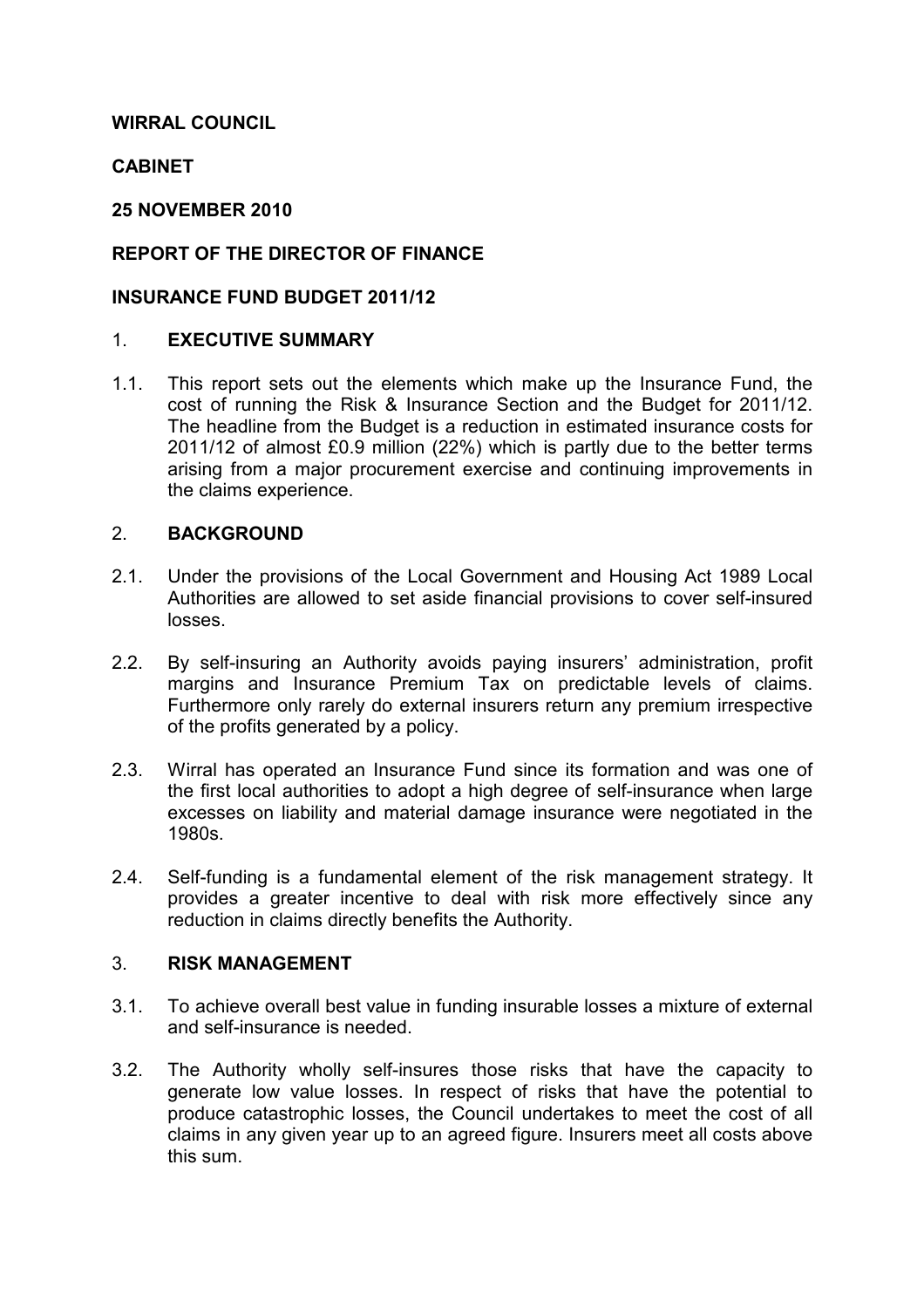3.3. External insurance premia are met by the Insurance Fund and are recharged to departments together with self-insurance premia.

#### 4. SELF FUNDED RISKS

4.1. Detailed below are the principal risks which the Council currently self-insures together with the maximum sum the Council might have to pay for losses in any given financial year. It should be noted that expenditure in respect of such losses will be spread over several subsequent years.

### 4.2. TYPE OF INSURANCE ANNUAL AGGREGATE

# DEDUCTIBLE

| <b>Combined Liability</b><br>Material Damage & Business Interruption (Fire) | £2,500,000<br>£ 500,000 |
|-----------------------------------------------------------------------------|-------------------------|
| Material Damage & Business Interruption                                     |                         |
| (Storm/Flood/Burst Pipes)                                                   | £1,000,000              |
| <b>Comprehensive Motor</b>                                                  | £ 200,000               |
| <b>Fidelity Guarantee</b>                                                   | 25,000<br>£             |
| Loss/Damage to Equipment                                                    | Unlimited               |
| Glazing (Schools)                                                           | <b>Unlimited</b>        |
|                                                                             |                         |

#### 5. PREMIA

5.1. The premia charged in recent years in respect of the three principal risks covered by the Insurance Fund are detailed below.

#### a. COMBINED LIABILITY

 This policy was the subject of a tender ahead of the expiry on 31 March 2010 of the previous contract. Aggressive marketing generated significant competition for this contract and resulted not only in a marked reduction in the premium (£146,000) and claims handling cost (£56,000) but also a decrease in the level of the self-insured retention from £3.6 million to £2.5 million. This also enabled the level of Insurance Fund contribution to be reduced from £2.1 million in 2010/11 to £1.5 million in 2011/12.

|         | <b>Premium</b> |           |  |  |
|---------|----------------|-----------|--|--|
| Year    | External       | Insurance |  |  |
|         | Insurance**    | Fund      |  |  |
|         | £000           | £000      |  |  |
| 2006/07 | 314            | 3,250     |  |  |
| 2007/08 | 236            | 3,300     |  |  |
| 2008/09 | 261            | 3,200     |  |  |
| 2009/10 | 270            | 2,800     |  |  |
| 2010/11 | 285            | 2,100     |  |  |
| 2011/12 | 149            | 1,500     |  |  |

\*\* Exclusive of claims handling charges.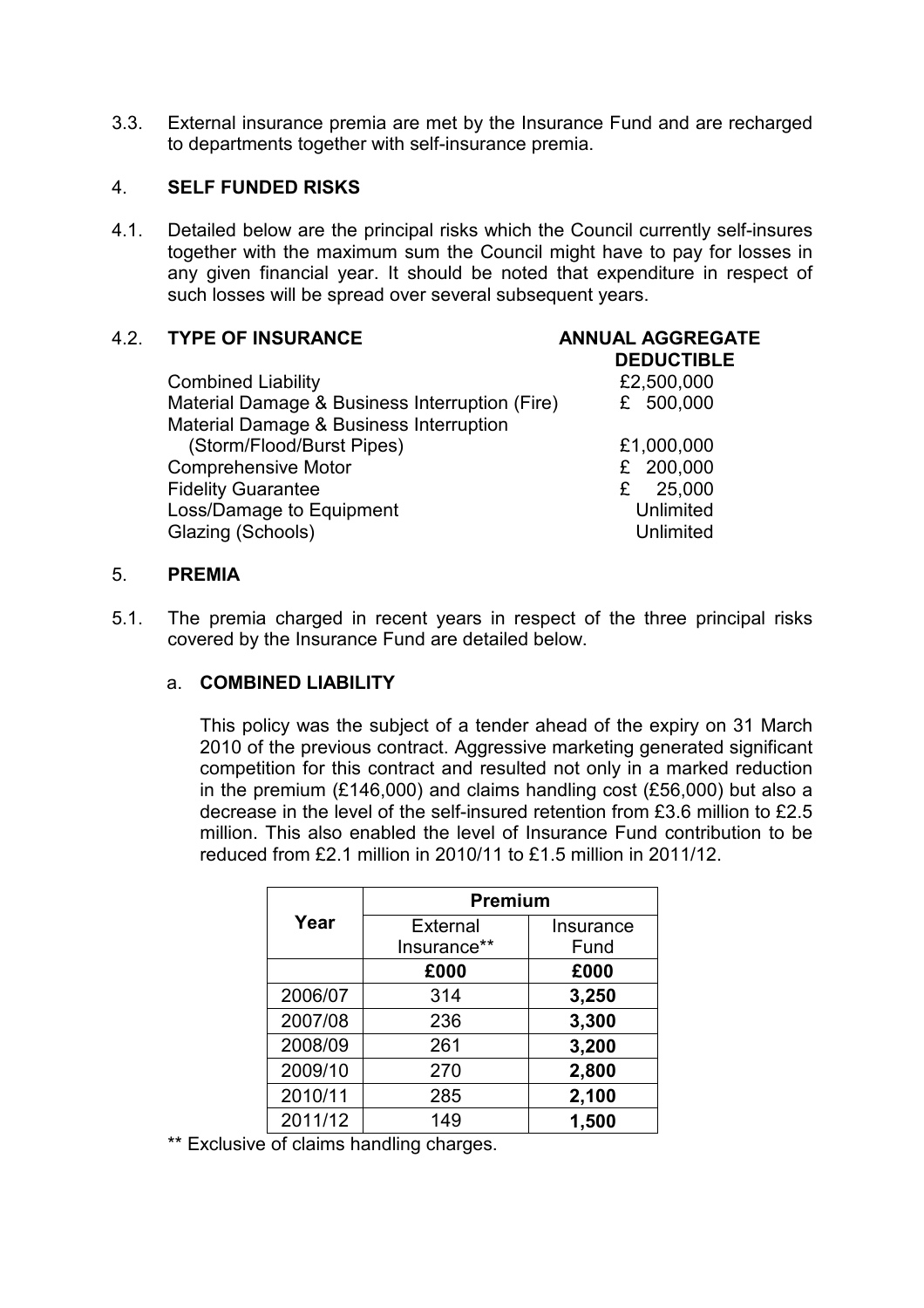#### b. MATERIAL DAMAGE & BUSINESS INTERRUPTION

 The material damage policy was tendered in 2008 resulting in an extension of cover to include damage from storm, flood, burst pipes and business interruption losses. The contract is subject to a Long Term Agreement which lasts until June 2013. As such the expectation is that premium rates will continue at the existing level until then. However, a major revaluation exercise and the removal of a number of buildings have reduced the sum insured leading to a fall in the overall premium. Insurance Fund contributions are reviewed annually and have fallen steadily in recent years despite the Fund taking on an increased exposure through the extensions of cover. The level of contribution is being maintained for 2011/12.

|         | <b>Premium</b> |           |  |  |
|---------|----------------|-----------|--|--|
| Year    | External       | Insurance |  |  |
|         | Insurance      | Fund      |  |  |
|         | £000           | £000      |  |  |
| 2006/07 | 318            | 570       |  |  |
| 2007/08 | 328            | 340       |  |  |
| 2008/09 | 382            | 340       |  |  |
| 2009/10 | 384            | 330       |  |  |
| 2010/11 | 371            | 300       |  |  |
| 2011/12 | 329            | 300       |  |  |

# c. COMPREHENSIVE MOTOR

 This policy was placed on 1 April 2009, following a competitive tender. The contract is subject to a Long Term Agreement that lasts until 31 March 2012. As such no significant change in the external premium rate is anticipated for 2011/12. Departments contribute a minimum of £500 for damage incurred to their own vehicles and any third party claims, the excess level varying according to the risk profile of the driver. The Insurance Fund contribution is reviewed annually and is being increased slightly for 2011/12.

|         | <b>Premium</b> |           |  |
|---------|----------------|-----------|--|
| Year    | External       | Insurance |  |
|         | Insurance      | Fund      |  |
|         | £000           | £000      |  |
| 2006/07 | 52             | 81        |  |
| 2007/08 | 55             | 81        |  |
| 2008/09 | 49             | 81        |  |
| 2009/10 | 50             | 90        |  |
| 2010/11 | 44             | 65        |  |
| 2011/12 | 42             | 70        |  |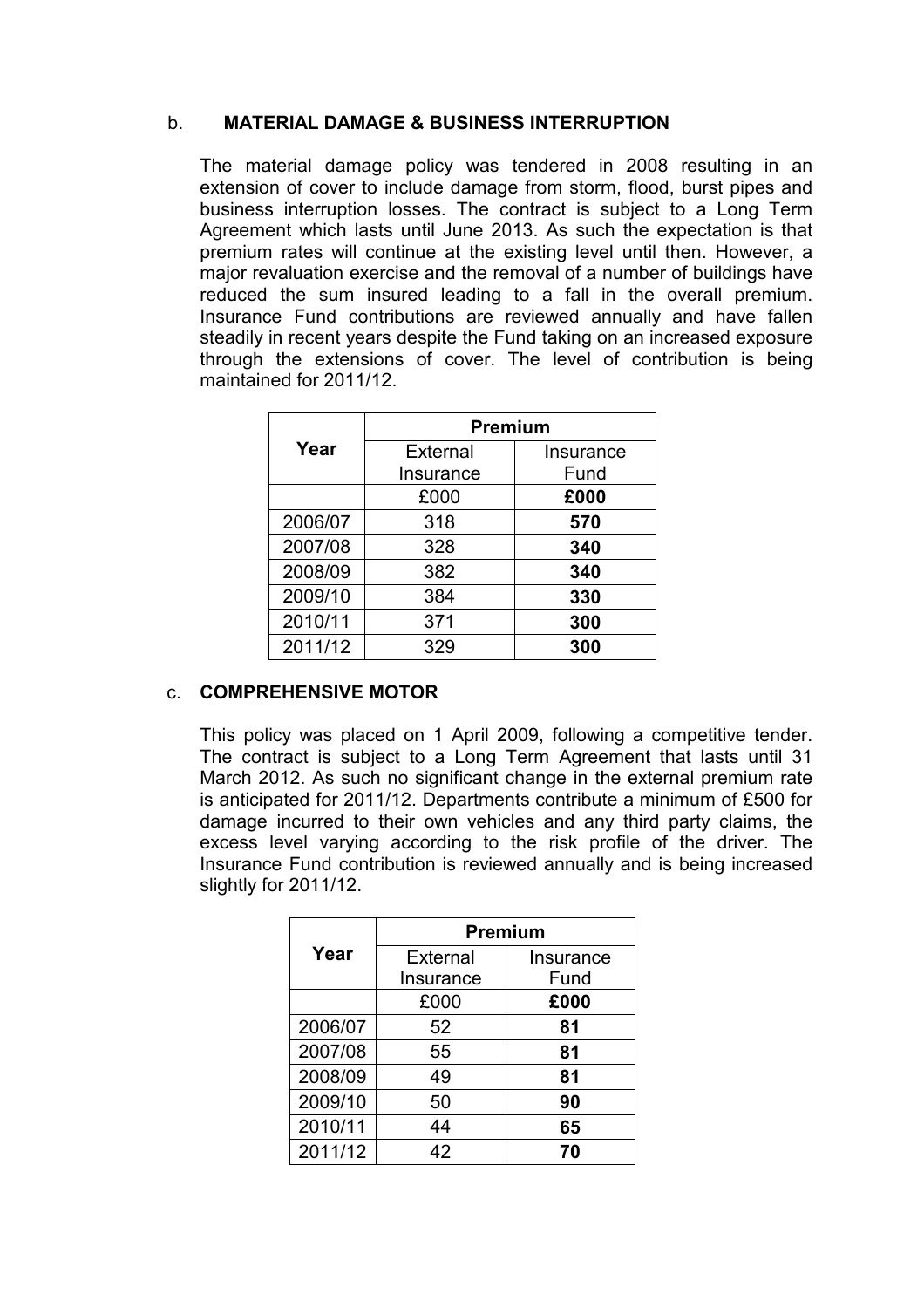### 6. OTHER

- 6.1. In addition to the three main classes of insurance the Authority also procures external insurance for smaller risks such as loss of money, fidelity guarantee and loss or damage to ICT equipment and self-insures other risks including loss of equipment and damage to glazing. For most of these risks losses are modest and premia remain fairly stable. However improved management of equipment claims has led to claims costs falling from over £100,000 in 2004/05 to around £35,000 in 2009/10.
- 6.2. Specific mention needs to be made of the Engineering Insurance and Inspection contract. The majority of the cost in relation to this contract pays for regular inspections of boilers and lifting plant. For certain categories of plant, inspection is a legal requirement whilst being discretionary for others. Investigations are underway to determine whether inspections for the nonstatutory plant replicate information already available from maintenance and service visits. If this is the case inspections of such items would cease with effect from the end of the current financial year. This has the potential to make further reductions in the Fund costs and the contributions charged.

#### 7. PROVISIONS

- 7.1 Many claims are not settled within the financial year in which they arise. In the case of legal liabilities, claims may not even be reported in the year in which an incident occurs. Thus the total cost of all claims relating to a given year will be spread over several subsequent financial years.
- 7.2. Provisions have to be made in respect of losses previously incurred but which will be settled in future financial years. Without such provisions the Council would not have the funds available to meet these future claims costs.
- 7.3. The provisions are based on claims data held by the Risk & Insurance Section taken at the end of each financial year. After rising between 2001/02 and 2004/05 they have fallen significantly every year since 2005/06. This has been regularly reported to Cabinet and has enabled several million pounds to be returned to the General Fund to support the delivery of Council services.
- 7.4. An actuarial funding study is undertaken by professional actuaries every two years to evaluate whether the sum held to meet liability losses is sufficient and also the sum needs to be invested to meet the costs of current claims.
- 7.5. Ahead of the 2010 study an internal analysis was undertaken by officers in connection with the 2009/10 closedown process. This analysis was reported to Cabinet on 24 June 2010 and indicated that continued improvements in our ability to defend claims had been sustained. As a result there was a surplus of £2.47 million within the Insurance Fund and Cabinet agreed to release this sum to balances in 2009/10. The table compares actual to revised provisions.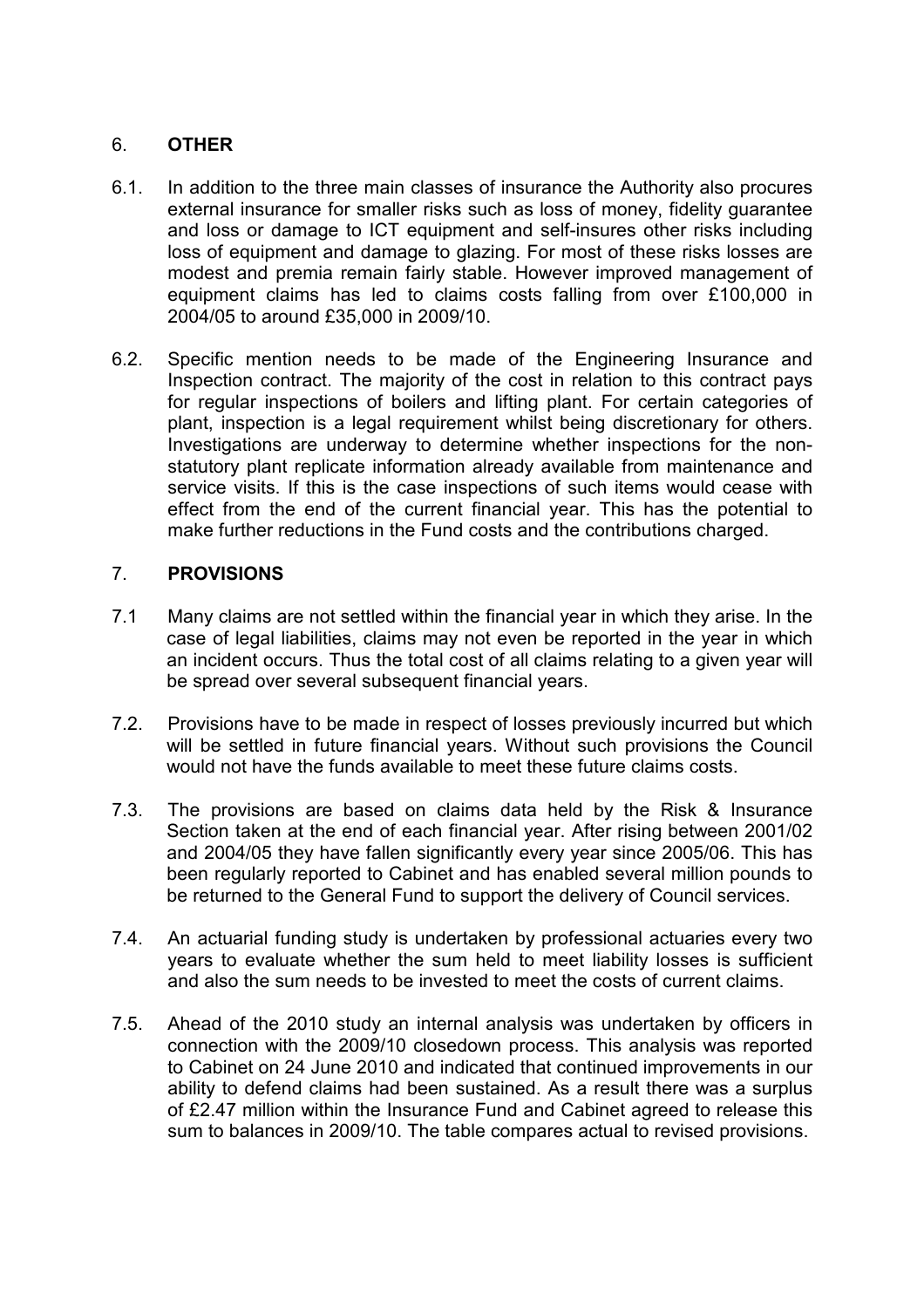| <b>Class</b>          | <b>Provisions</b>         | <b>Transferred to</b>      |                                     |
|-----------------------|---------------------------|----------------------------|-------------------------------------|
|                       | <b>Actual</b><br>31/03/10 | <b>Revised</b><br>31/03/10 | the General Fund<br><b>Balances</b> |
| Combined<br>Liability | £13,353,110               | £10,882,145                | £2,470,965                          |
| Property              | £2,251,970                | £2,251,970                 | £0                                  |
| Motor                 | £260,830                  | £260,830                   | £0                                  |
| <b>Total</b>          | £15,865,910               | £13,394,945                | £2,470,965                          |

7.6. The outcome of the formal study carried out by HJC Actuarial Consulting was reported to Cabinet on 2 September 2010. This stated that even with the transfer of funds earlier in the year there remained a significant surplus in the provisions held for Liability losses. Cabinet agreed to transfer to General Fund balances a further £3.4 million surplus identified in the provisions. The table compares the revised provision above to the current provision.

| <b>Class</b>              | <b>Revised</b><br><b>Provision</b><br>31/03/10 | <b>Current Provision</b><br>(Minimum Recommended)<br><b>Updated on 31/03/10</b> |
|---------------------------|------------------------------------------------|---------------------------------------------------------------------------------|
| <b>Combined Liability</b> | £10.9 million                                  | £7.5 million                                                                    |

#### 8. ADMINISTRATION

- 8.1. In addition to promoting the effective management of risk within the Authority the Risk and Insurance Section places and administers all external insurance policies, manages the Insurance Fund and oversees the handling of all claims.
- 8.2. The existing insurance broking contract with Griffiths & Armour expires in December 2010. A procurement exercise is currently being conducted to determine the provider for 2011 onwards and a level of fee has been assumed within the Budget. There will be no actuarial funding study undertaken in 2011.
- 8.3. The costs of the Risk & Insurance Section are charged to the Insurance Fund and are recharged to departments in the form of a percentage overhead on insurance premia. For 2011/12 the relevant percentage will be approximately 10%. This administration element is higher than for 2010/11 as a consequence of the reduction in premia which have been achieved through the work of the section, and others, in maintaining the reduction in the number of claims submitted, in increasing the repudiation rates for those claims that are submitted and the improved terms for policies that have been remarketed this year.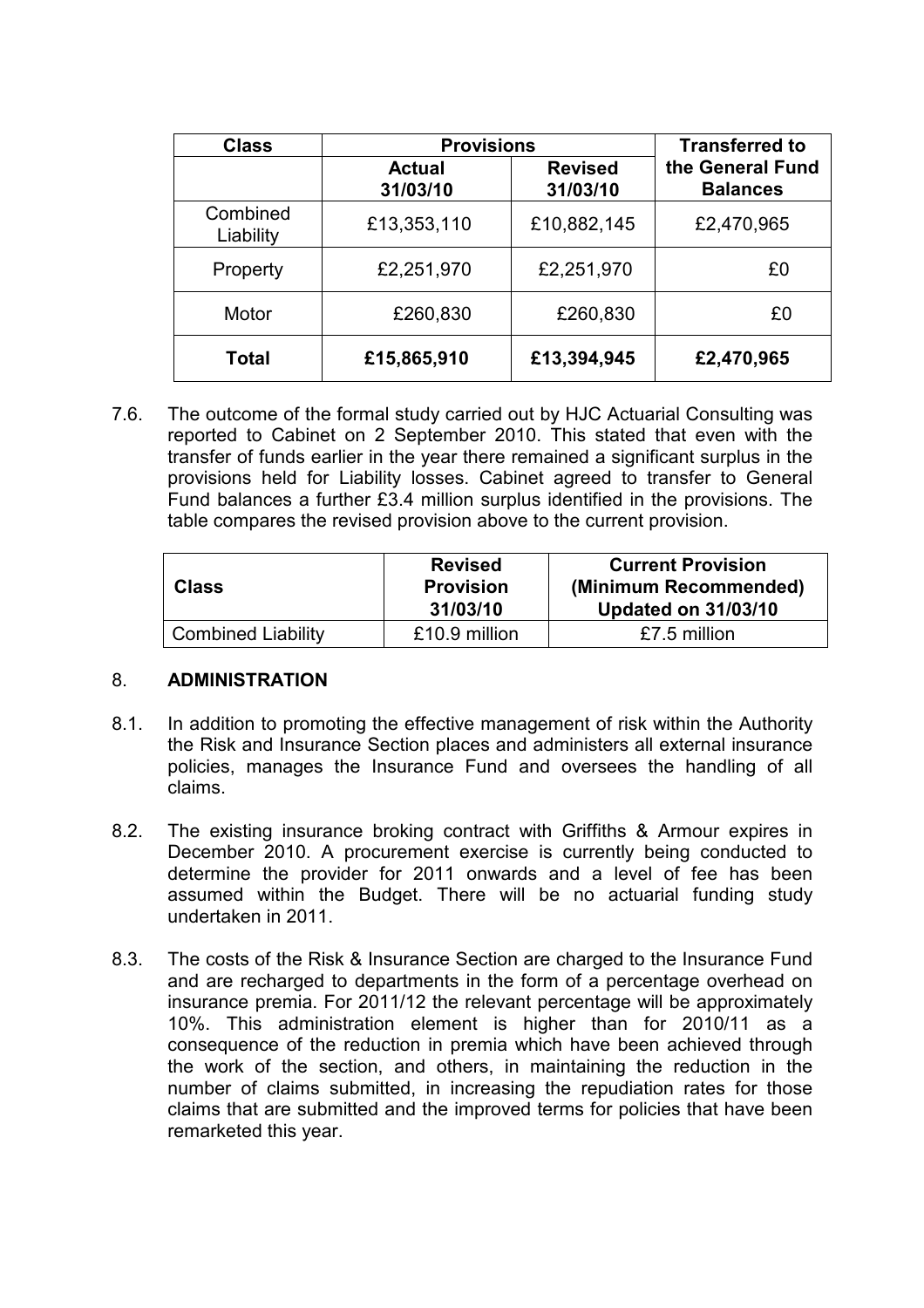8.4. Below is a breakdown of the estimated costs of the section for 2011/12.

| £296,000 |
|----------|
| £ 10,000 |
| £286,000 |
|          |

#### 9. INSURANCE FUND BUDGET 2011/12

9.1. The Insurance Fund Budget is shown in the Appendix and the table compares the Budget for 2010/11 with the Budget for 2011/12.

|                     | 2010/11 Base<br>£000 | 2011/12 Base<br>£000 |
|---------------------|----------------------|----------------------|
| <b>Schools</b>      | 1,210                | 925                  |
| <b>General Fund</b> | 2,752                | 2,164                |
| Total               | 3,962                | 3,089                |

- 9.2 An increase in Insurance Premium Tax from 5% to 6% which comes into effect from 4 January 2011 has been taken into account in preparing the figures.
- 9.3 The 2011/12 budget equates to an overall decrease of approximately 22% and since 2009/10 costs have reduced by almost 40%. This reduction reflects the continuing improvements in claims experience and the effectiveness of the approach to procurement.
- 9.4 With contracts now subject to Long Term Agreements this acts to reduce the likelihood of any significant changes to cover or to premia. In the medium term there could be upward pressure on external premia if insurers' investment returns remain low or reinsurance costs rise. However, at present insurers appear to be maintaining prices in order to retain or build market share.

#### 10. FINANCIAL IMPLICATIONS

10.1. In terms of the annual insurance costs the 2011/12 Budget shows a reduction of almost £0.9 million from the 2010/11 cost. This reflects the sustained improvements in claims management highlighted in section 8.3 and also the extensive work with schools to enable the risks to be more accurately assessed.

#### 11. STAFFING IMPLICATIONS

11.1. There are no direct staffing implications.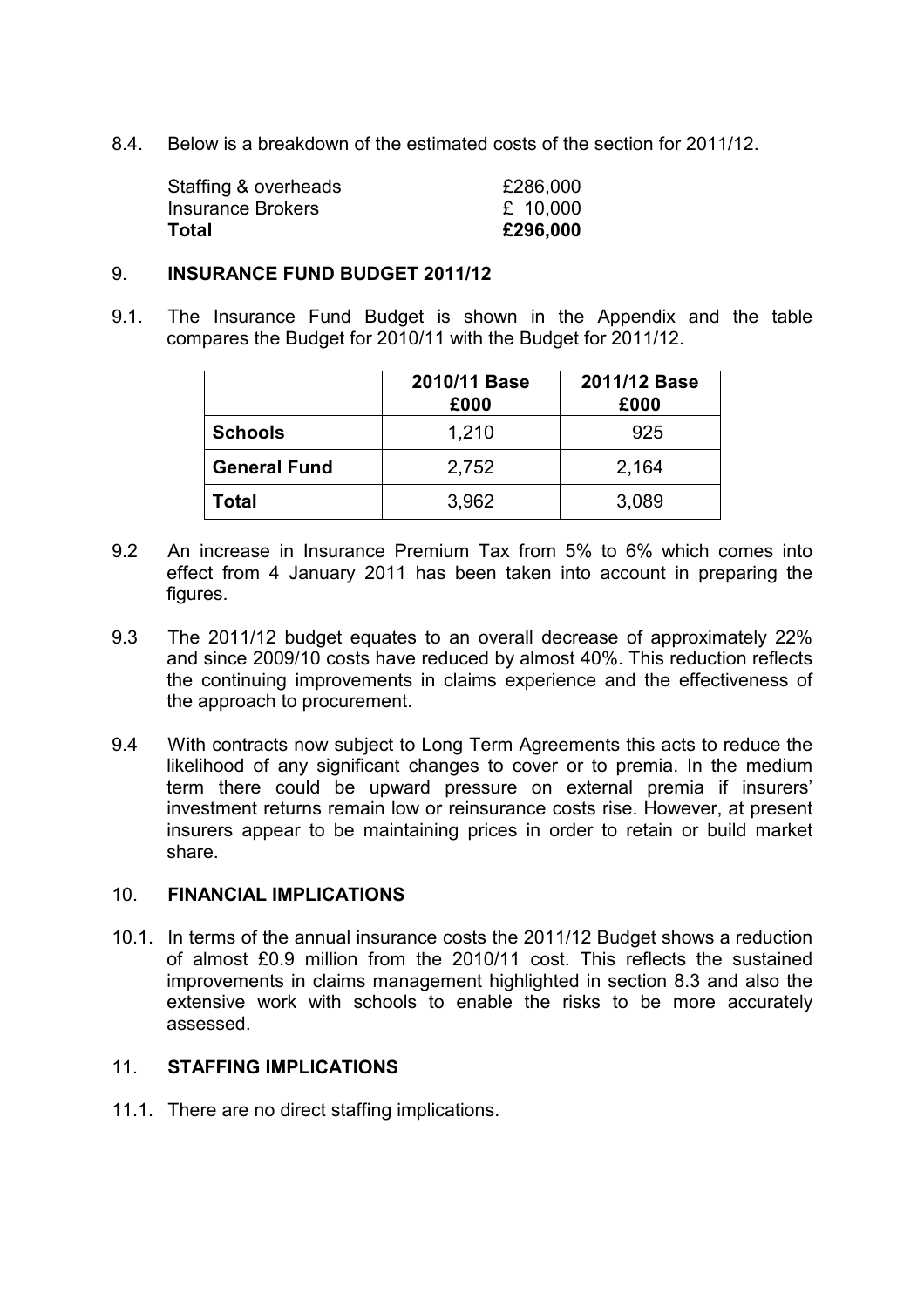# 12. EQUAL OPPORTUNITIES IMPLICATIONS

12.1. There are no direct equal opportunities implications.

# 13. COMMUNITY SAFETY IMPLICATIONS

13.1. There are no direct community safety implications.

#### 14. PLANNING IMPLICATIONS

14.1. There are none arising out of this report.

# 15. LOCAL MEMBER SUPPORT IMPLICATIONS

15.1. There are no implications for any Members or wards.

#### 16. BACKGROUND PAPERS

- 16.1. (i) Correspondence with Griffiths & Armour
	- (ii) Risk & Insurance Section Database
	- (iii) Zurich Municipal and Teceris Claims Management claims records

#### 17. RECOMMENDATIONS

- 17.1. That the Insurance Fund Budget 2011/12 be agreed.
- 17.2. That savings of £588,000 to the General Fund and £285,000 to Schools in 2011/12 be agreed.

 IAN COLEMAN DIRECTOR OF FINANCE

FNCE/228/10